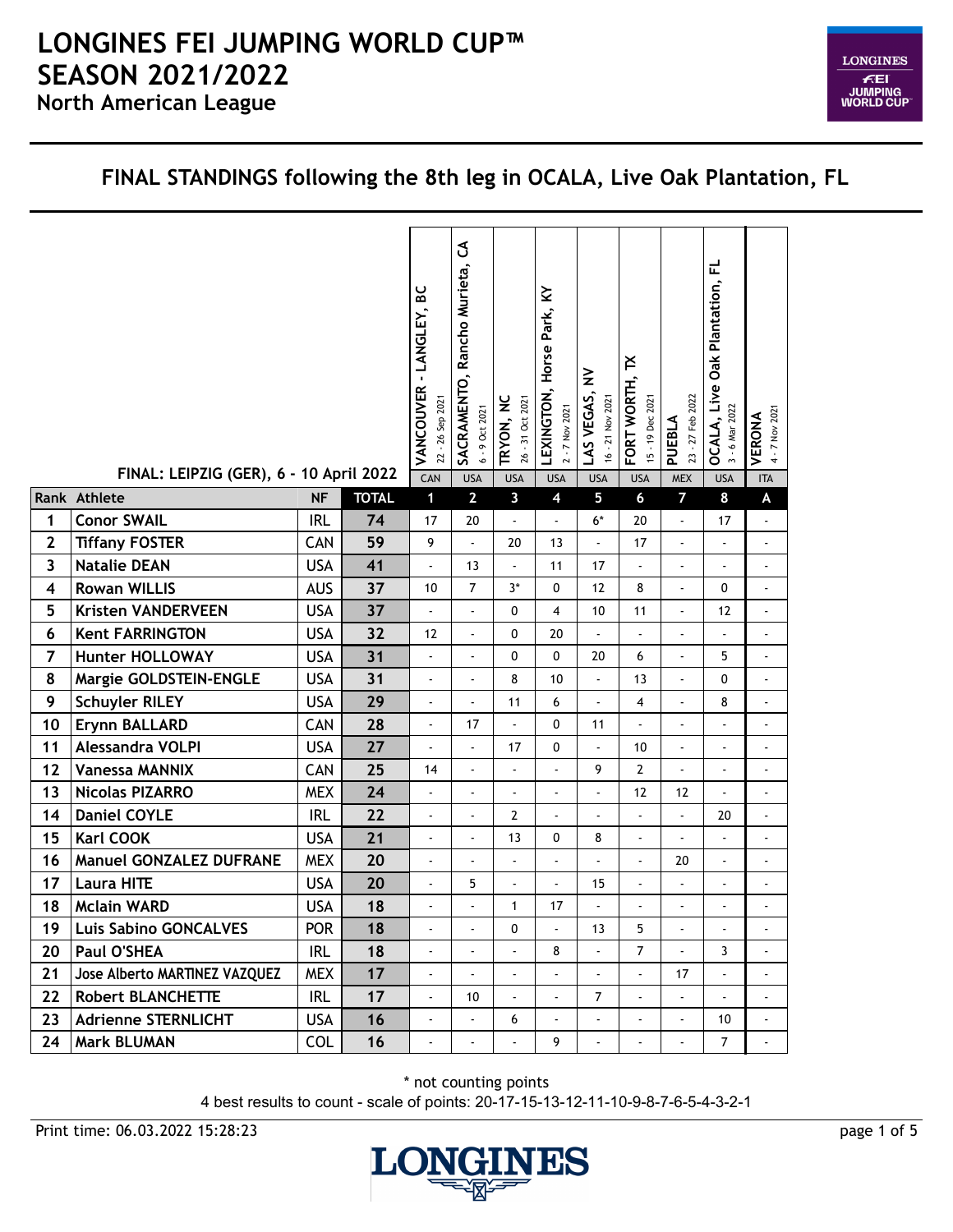| LONGINES                                   |
|--------------------------------------------|
| ÆEI<br><b>JUMPING</b><br><b>WORLD CUP®</b> |

|    | FINAL: LEIPZIG (GER), 6 - 10 April 2022 |            |                | <u>ی</u><br>VANCOUVER - LANGLEY,<br>22 - 26 Sep 2021<br>CAN | రే<br>SACRAMENTO, Rancho Murieta,<br>6 - 9 Oct 2021<br><b>USA</b> | TRYON, NC<br>26 - 31 Oct 2021<br><b>USA</b> | $\boldsymbol{\zeta}$<br>Horse Park,<br>LEXINGTON,<br>2 - 7 Nov 2021<br><b>USA</b> | ≩<br>LAS VEGAS,<br>16 - 21 Nov 2021<br><b>USA</b> | ř<br>FORT WORTH,<br>15 - 19 Dec 2021<br><b>USA</b> | 23 - 27 Feb 2022<br>PUEBLA<br><b>MEX</b> | <b>OCALA, Live Oak Plantation, FL</b><br>3 - 6 Mar 2022<br><b>USA</b> | 4 - 7 Nov 2021<br>VERONA<br><b>ITA</b> |
|----|-----------------------------------------|------------|----------------|-------------------------------------------------------------|-------------------------------------------------------------------|---------------------------------------------|-----------------------------------------------------------------------------------|---------------------------------------------------|----------------------------------------------------|------------------------------------------|-----------------------------------------------------------------------|----------------------------------------|
|    | Rank Athlete                            | <b>NF</b>  | <b>TOTAL</b>   | $\mathbf{1}$                                                | $\overline{2}$                                                    | 3                                           | $\overline{\mathbf{4}}$                                                           | 5                                                 | $6\phantom{a}$                                     | $\overline{7}$                           | 8                                                                     | A                                      |
| 25 | <b>Ailish CUNNIFFE</b>                  | <b>USA</b> | 15             | $\frac{1}{2}$                                               | ÷,                                                                | 0                                           | 0                                                                                 | $\blacksquare$                                    | 15                                                 | $\overline{\phantom{a}}$                 | 0                                                                     |                                        |
| 25 | <b>Alex GRANATO</b>                     | <b>USA</b> | 15             | $\blacksquare$                                              | ÷,                                                                | 15                                          |                                                                                   | $\overline{\phantom{a}}$                          | $\overline{a}$                                     | $\overline{a}$                           | $\overline{\phantom{a}}$                                              | $\overline{a}$                         |
| 25 | <b>Daniel BLUMAN</b>                    | <b>ISR</b> | 15             | $\overline{a}$                                              | ÷.                                                                |                                             | 15                                                                                | $\ddot{\phantom{1}}$                              | $\overline{\phantom{a}}$                           | $\overline{a}$                           | $\ddot{\phantom{a}}$                                                  | $\blacksquare$                         |
| 25 | Miguel Angel TORRES HERNANDEZ           | <b>MEX</b> | 15             | $\overline{a}$                                              | ÷,                                                                | ä,                                          | ä,                                                                                |                                                   | ÷,                                                 | 15                                       | $\blacksquare$                                                        | ä,                                     |
| 25 | Misti CASSAR                            | <b>USA</b> | 15             | $\frac{1}{2}$                                               | 15                                                                | ä,                                          | L,                                                                                | 0                                                 | ä,                                                 | $\overline{\phantom{0}}$                 | $\overline{\phantom{a}}$                                              | ÷,                                     |
| 25 | <b>WIll SIMPSON</b>                     | <b>USA</b> | 15             | $\blacksquare$                                              | ÷,                                                                | ÷,                                          |                                                                                   | $\overline{\phantom{a}}$                          | $\blacksquare$                                     | $\blacksquare$                           | 15                                                                    | $\blacksquare$                         |
| 31 | <b>Hyde MOFFATT</b>                     | CAN        | 13             | $\overline{a}$                                              | $\overline{a}$                                                    | 0                                           | $\overline{a}$                                                                    | ä,                                                | ÷,                                                 | $\overline{a}$                           | 13                                                                    | ÷,                                     |
| 31 | Wylder Francisco RODRIGUEZ SILVA        | <b>GUA</b> | 13             | $\overline{a}$                                              |                                                                   |                                             | ä,                                                                                |                                                   |                                                    | 13                                       | $\blacksquare$                                                        | $\overline{a}$                         |
| 33 | <b>Kaitlin CAMPBELL</b>                 | <b>USA</b> | 13             | $\overline{a}$                                              | 12                                                                | ÷,                                          |                                                                                   | 0                                                 | $\mathbf{1}$                                       | $\blacksquare$                           | $\overline{\phantom{a}}$                                              |                                        |
| 34 | <b>Aaron VALE</b>                       | <b>USA</b> | 12             | $\overline{a}$                                              | ä,                                                                | ÷.                                          | 12                                                                                |                                                   | ä,                                                 | $\overline{a}$                           | ä,                                                                    |                                        |
| 34 | <b>Todd MINIKUS</b>                     | <b>USA</b> | 12             | $\blacksquare$                                              | $\ddot{\phantom{a}}$                                              | 12                                          | ÷,                                                                                |                                                   | ÷,                                                 | $\overline{a}$                           | $\blacksquare$                                                        | $\overline{a}$                         |
| 36 | <b>Derek CHANG</b>                      | <b>USA</b> | 12             | $\frac{1}{2}$                                               | 11                                                                |                                             |                                                                                   | 1                                                 | ä,                                                 |                                          | $\blacksquare$                                                        | ä,                                     |
| 37 | <b>Santiago LAMBRE</b>                  | <b>BRA</b> | 12             | $\overline{\phantom{a}}$                                    | ÷,                                                                | 0                                           | 3                                                                                 | $\overline{\phantom{a}}$                          | $\blacksquare$                                     |                                          | 9                                                                     | $\blacksquare$                         |
| 38 | <b>Chloe REID</b>                       | <b>USA</b> | 11             | $\overline{a}$                                              | $\ddot{\phantom{a}}$                                              | 0                                           | L.                                                                                | $\blacksquare$                                    | L.                                                 | ä,                                       | 11                                                                    | $\overline{a}$                         |
| 38 | <b>Jessica SPRINGSTEEN</b>              | <b>USA</b> | 11             | $\overline{a}$                                              | ÷,                                                                | ÷,                                          |                                                                                   | ä,                                                | ÷,                                                 | L                                        | ÷,                                                                    | 11                                     |
| 38 | Salvador OÑATE                          | <b>MEX</b> | 11             | $\overline{a}$                                              |                                                                   |                                             |                                                                                   |                                                   | ÷,                                                 | 11                                       | $\Box$                                                                |                                        |
| 41 | <b>Beat MÄNDLI</b>                      | SUI        | 10             | $\blacksquare$                                              |                                                                   | 10                                          | 0                                                                                 |                                                   |                                                    |                                          | $\blacksquare$                                                        |                                        |
| 41 | <b>Jaime AZCARRAGA</b>                  | <b>MEX</b> | 10             | $\overline{a}$                                              | ÷,                                                                | ÷,                                          | $\blacksquare$                                                                    |                                                   |                                                    | 10                                       | ÷,                                                                    | ä,                                     |
| 43 | <b>Andrew BOURNS</b>                    | <b>IRL</b> | 9              |                                                             |                                                                   | 9                                           |                                                                                   |                                                   |                                                    |                                          |                                                                       |                                        |
| 43 | <b>Arturo PARADA VALLEJO</b>            | <b>MEX</b> | 9              | $\overline{\phantom{a}}$                                    |                                                                   |                                             | $\blacksquare$                                                                    | $\blacksquare$                                    | $\blacksquare$                                     | 9                                        | $\blacksquare$                                                        | ۰                                      |
| 43 | <b>Katie LAURIE</b>                     | <b>AUS</b> | 9              | ä,                                                          |                                                                   |                                             |                                                                                   |                                                   | 9                                                  | ä,                                       | ä,                                                                    |                                        |
| 43 | Sophia SIEGEL                           | <b>USA</b> | 9              | $\overline{\phantom{a}}$                                    | 9                                                                 | ä,                                          |                                                                                   |                                                   |                                                    | $\overline{\phantom{a}}$                 | ä,                                                                    |                                        |
| 47 | Katherine A. DINAN                      | USA        | 9              | L.                                                          |                                                                   | 4                                           | 5                                                                                 |                                                   |                                                    | ٠                                        |                                                                       |                                        |
| 48 | <b>Alicia GADBAN-LEWIS</b>              | CAN        | 8              | 8                                                           |                                                                   |                                             |                                                                                   |                                                   |                                                    |                                          | ÷,                                                                    |                                        |
| 49 | <b>Francisco PASQUEL</b>                | <b>MEX</b> | 8              | $\frac{1}{2}$                                               | $\blacksquare$                                                    | $\blacksquare$                              | ٠                                                                                 | ä,                                                | $\blacksquare$                                     | 8                                        | $\blacksquare$                                                        | $\frac{1}{2}$                          |
| 49 | Hanna MAURITZSON                        | SWE        | 8              | -                                                           | 8                                                                 |                                             |                                                                                   | 0                                                 |                                                    | -                                        | $\blacksquare$                                                        |                                        |
| 51 | <b>Lisa CARLSEN</b>                     | CAN        | $\overline{7}$ | $\overline{7}$                                              |                                                                   |                                             |                                                                                   |                                                   | $\overline{\phantom{a}}$                           | $\blacksquare$                           | $\blacksquare$                                                        |                                        |
| 52 | <b>Captain Brian COURNANE</b>           | IRL        | $\overline{7}$ |                                                             | $\blacksquare$                                                    |                                             | $\overline{7}$                                                                    | $\blacksquare$                                    | 0                                                  | $\blacksquare$                           | 0                                                                     | $\blacksquare$                         |

\* not counting points

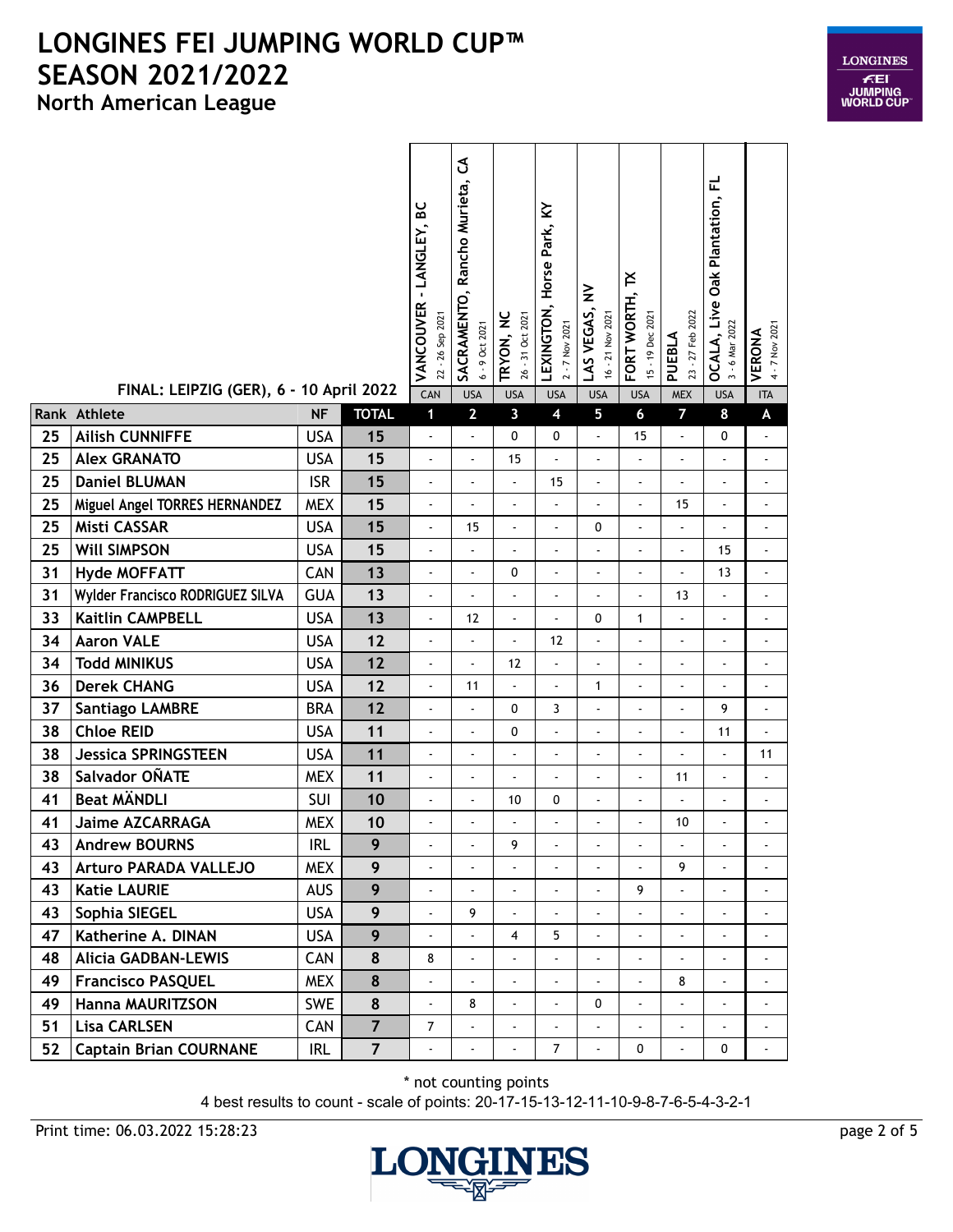

|                | FINAL: LEIPZIG (GER), 6 - 10 April 2022 |            |                         | မ္တ<br>VANCOUVER - LANGLEY,<br>26 Sep 2021<br>$22 -$<br>CAN | రే<br>SACRAMENTO, Rancho Murieta,<br>6 - 9 Oct 2021<br><b>USA</b> | <b>TRYON, NC</b><br>26 - 31 Oct 2021<br><b>USA</b> | $\boldsymbol{\Sigma}$<br>Park,<br>Horse<br>LEXINGTON,<br>2 - 7 Nov 2021<br><b>USA</b> | ≩<br>LAS VEGAS,<br>16 - 21 Nov 2021<br><b>USA</b> | ř<br>FORT WORTH,<br>15 - 19 Dec 2021<br><b>USA</b> | 23 - 27 Feb 2022<br>PUEBLA<br><b>MEX</b> | 군<br><b>OCALA, Live Oak Plantation,</b><br>3 - 6 Mar 2022<br><b>USA</b> | 4 - 7 Nov 2021<br>VERONA<br><b>ITA</b> |
|----------------|-----------------------------------------|------------|-------------------------|-------------------------------------------------------------|-------------------------------------------------------------------|----------------------------------------------------|---------------------------------------------------------------------------------------|---------------------------------------------------|----------------------------------------------------|------------------------------------------|-------------------------------------------------------------------------|----------------------------------------|
|                | Rank Athlete                            | <b>NF</b>  | <b>TOTAL</b>            | $\mathbf{1}$                                                | $\overline{2}$                                                    | 3                                                  | $\overline{\mathbf{4}}$                                                               | 5                                                 | $\mathbf 6$                                        | $\overline{7}$                           | 8                                                                       | $\boldsymbol{\mathsf{A}}$              |
| 52             | Jose Antonio CHEDRAUI PROM              | <b>MEX</b> | $\overline{7}$          | $\overline{a}$                                              | ä,                                                                | $\overline{a}$                                     | Ĭ.                                                                                    | $\blacksquare$                                    | ä,                                                 | $\overline{7}$                           | $\blacksquare$                                                          | ÷,                                     |
| 52             | <b>Richie MOLONEY</b>                   | <b>IRL</b> | $\overline{7}$          | $\blacksquare$                                              | ÷,                                                                | $\overline{7}$                                     |                                                                                       |                                                   | $\blacksquare$                                     | $\overline{\phantom{a}}$                 | ä,                                                                      |                                        |
| 55             | <b>Brian MORTON</b>                     | CAN        | $6\phantom{1}6$         | 6                                                           | $\overline{\phantom{a}}$                                          | ÷,                                                 |                                                                                       | $\overline{a}$                                    | $\blacksquare$                                     | $\blacksquare$                           | $\overline{\phantom{a}}$                                                |                                        |
| 55             | <b>Hilary MC NERNEY</b>                 | <b>USA</b> | $\boldsymbol{6}$        | 6                                                           | L.                                                                | ÷.                                                 | ä,                                                                                    |                                                   | $\blacksquare$                                     | $\blacksquare$                           | $\ddot{\phantom{a}}$                                                    | $\blacksquare$                         |
| 57             | Carlos Rodolfo MOLINA GORDILLO          | <b>MEX</b> | $6\phantom{1}6$         | $\blacksquare$                                              | ÷,                                                                | $\blacksquare$                                     | ä,                                                                                    | ä,                                                | ä,                                                 | 6                                        | ÷,                                                                      | $\blacksquare$                         |
| 57             | <b>Lindsay ARCHER</b>                   | <b>USA</b> | 6                       | $\blacksquare$                                              | 6                                                                 | ä,                                                 | ÷                                                                                     | ÷,                                                | $\overline{\phantom{a}}$                           | $\overline{a}$                           | $\hat{\phantom{a}}$                                                     | $\overline{a}$                         |
| 57             | <b>Nicole WALKER</b>                    | CAN        | $\boldsymbol{6}$        | $\overline{\phantom{a}}$                                    | $\blacksquare$                                                    | $\blacksquare$                                     | -                                                                                     | $\overline{\phantom{a}}$                          | $\qquad \qquad \blacksquare$                       | $\qquad \qquad \blacksquare$             | 6                                                                       | $\overline{a}$                         |
| 60             | <b>Brianne GOUTAL MARTEAU</b>           | <b>USA</b> | 5                       | ÷,                                                          | $\overline{a}$                                                    | 5                                                  | $\overline{a}$                                                                        | ÷,                                                | ÷,                                                 | ä,                                       | $\Box$                                                                  | $\blacksquare$                         |
| 60             | <b>Melody LIU</b>                       | <b>USA</b> | 5                       | $\overline{a}$                                              | ÷,                                                                |                                                    |                                                                                       | 5                                                 | $\overline{\phantom{a}}$                           | $\overline{a}$                           | ÷,                                                                      | $\ddot{\phantom{0}}$                   |
| 60             | <b>Rodrigo LAMBRE</b>                   | <b>BRA</b> | 5                       | $\blacksquare$                                              | ÷,                                                                | ÷,                                                 |                                                                                       | ÷,                                                | ÷,                                                 | 5                                        | $\overline{a}$                                                          | $\ddot{\phantom{0}}$                   |
| 63             | <b>Tracey EPP</b>                       | CAN        | $\overline{\mathbf{4}}$ | 4                                                           | ä,                                                                | $\blacksquare$                                     | Ĭ.                                                                                    |                                                   | ä,                                                 | $\overline{a}$                           | ÷,                                                                      |                                        |
| 64             | Fernando RODRIGUEZ ESPARZA              | <b>MEX</b> | $\overline{\mathbf{4}}$ | $\blacksquare$                                              | ÷,                                                                | ÷,                                                 | $\blacksquare$                                                                        |                                                   | $\overline{\phantom{a}}$                           | 4                                        | $\overline{\phantom{a}}$                                                | $\blacksquare$                         |
| 64             | <b>Jason MC ARDLE</b>                   | <b>USA</b> | 4                       | ä,                                                          | 4                                                                 |                                                    | $\overline{a}$                                                                        | 0                                                 | $\overline{\phantom{a}}$                           | $\overline{a}$                           | ÷,                                                                      | $\blacksquare$                         |
| 64             | <b>Kasey AMENT</b>                      | <b>USA</b> | 4                       | $\blacksquare$                                              | 0                                                                 | $\blacksquare$                                     | ä,                                                                                    | 4                                                 | $\blacksquare$                                     | $\blacksquare$                           | $\blacksquare$                                                          | $\ddot{\phantom{1}}$                   |
| 64             | <b>Megan MCDERMOTT</b>                  | <b>USA</b> | $\overline{\mathbf{4}}$ | $\blacksquare$                                              | ä,                                                                | 0                                                  | ä,                                                                                    | $\overline{\phantom{a}}$                          | ä,                                                 | ä,                                       | 4                                                                       | $\blacksquare$                         |
| 68             | <b>Charlie JACOBS</b>                   | <b>USA</b> | $\overline{\mathbf{3}}$ | 3                                                           | ÷,                                                                | 0                                                  | 0                                                                                     | $\overline{a}$                                    | $\blacksquare$                                     | $\overline{\phantom{a}}$                 | 0                                                                       | $\ddot{\phantom{0}}$                   |
| 69             | Ali LEOPOLD-MORENO                      | <b>USA</b> | $\overline{\mathbf{3}}$ | ä,                                                          | 0                                                                 |                                                    |                                                                                       | 3                                                 | $\overline{\phantom{a}}$                           | $\overline{a}$                           | ÷,                                                                      |                                        |
| 69             | <b>Colleen ACOSTA</b>                   | <b>USA</b> | $\overline{\mathbf{3}}$ | ä,                                                          | L.                                                                |                                                    |                                                                                       |                                                   | 3                                                  | ä,                                       | ÷,                                                                      |                                        |
| 69             | <b>Kendall GATH</b>                     | <b>URU</b> | $\overline{\mathbf{3}}$ | $\blacksquare$                                              | 3                                                                 |                                                    |                                                                                       | 0                                                 |                                                    | $\qquad \qquad \blacksquare$             |                                                                         |                                        |
| 69             | Miguel MARON KAHWAGI                    | <b>MEX</b> | $\overline{\mathbf{3}}$ | $\blacksquare$                                              |                                                                   |                                                    |                                                                                       | $\blacksquare$                                    |                                                    | $\mathbf{3}$                             |                                                                         |                                        |
| 73             | Juan Carlos GARCIA                      | <b>ITA</b> | $\mathbf{2}$            | $\blacksquare$                                              | $\blacksquare$                                                    | $\blacksquare$                                     | $\blacksquare$                                                                        | $\mathbf{2}$                                      | 0                                                  | $\blacksquare$                           | $\mathbf 0$                                                             | $\overline{\phantom{a}}$               |
| 73             | <b>Mario DESLAURIERS</b>                | CAN        | $\mathbf{2}$            | ÷,                                                          |                                                                   |                                                    | 0                                                                                     | ä,                                                | $\overline{a}$                                     | ÷,                                       | 2                                                                       |                                        |
| 73             | Rodrigo PESSOA                          | <b>BRA</b> | $\mathbf{2}$            | ä,                                                          | $\blacksquare$                                                    | ä,                                                 | $\mathbf{2}$                                                                          | ÷.                                                | ä,                                                 | ä,                                       | ä,                                                                      |                                        |
| 73             | <b>Simon SALAME FARCA</b>               | <b>MEX</b> | $\mathbf{2}$            | $\blacksquare$                                              |                                                                   |                                                    |                                                                                       |                                                   |                                                    | $\mathbf{2}$                             | ÷,                                                                      |                                        |
| 73             | <b>Uma O'NEILL</b>                      | <b>NZL</b> | $\mathbf{2}$            | $\blacksquare$                                              | $\mathbf{2}$                                                      |                                                    |                                                                                       |                                                   | $\blacksquare$                                     | $\blacksquare$                           | $\ddot{\phantom{0}}$                                                    |                                        |
| 78             | <b>Steven BLUMAN</b>                    | <b>ISR</b> | $\mathbf{2}$            | $\blacksquare$                                              | $\blacksquare$                                                    | ÷,                                                 | $\mathbf{1}$                                                                          | $\blacksquare$                                    | $\blacksquare$                                     | $\blacksquare$                           | 1                                                                       | $\blacksquare$                         |
| 79             | <b>Saree GORDON SOLANKI</b>             | <b>ISR</b> | $\mathbf{1}$            | $\blacksquare$                                              | $\mathbf{1}$                                                      |                                                    |                                                                                       | 0                                                 | ä,                                                 | $\blacksquare$                           | ÷,                                                                      |                                        |
| $\blacksquare$ | Amanda DERBYSHIRE                       | GBR        | $\mathbf 0$             | $\blacksquare$                                              | $\blacksquare$                                                    | 0                                                  | 0                                                                                     | ÷.                                                | $\blacksquare$                                     | $\blacksquare$                           | $\blacksquare$                                                          | $\blacksquare$                         |

\* not counting points

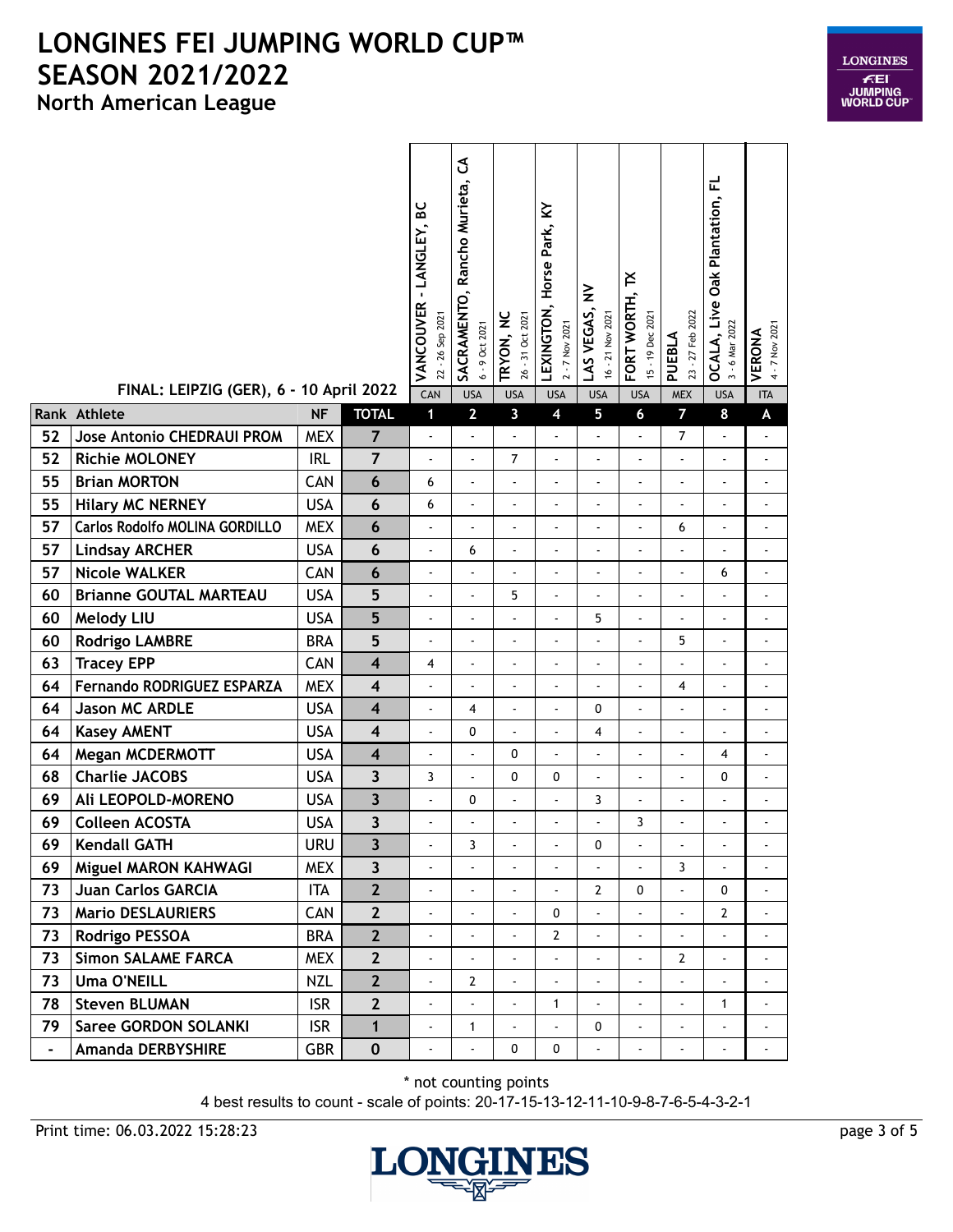

|                              | FINAL: LEIPZIG (GER), 6 - 10 April 2022 |            |              | VANCOUVER - LANGLEY, BC<br>22 - 26 Sep 2021<br>CAN | SACRAMENTO, Rancho Murieta, CA<br>6 - 9 Oct 2021<br><b>USA</b> | TRYON, NC<br>26 - 31 Oct 2021<br><b>USA</b> | ≩<br>Horse Park,<br>LEXINGTON,<br>2 - 7 Nov 2021<br><b>USA</b> | $\geq$<br>LAS VEGAS,<br>16 - 21 Nov 2021<br><b>USA</b> | ř<br>FORT WORTH,<br>15 - 19 Dec 2021<br><b>USA</b> | 23 - 27 Feb 2022<br>PUEBLA<br><b>MEX</b> | <b>OCALA, Live Oak Plantation, FL</b><br>3 - 6 Mar 2022<br><b>USA</b> | 4 - 7 Nov 2021<br>VERONA<br><b>ITA</b> |
|------------------------------|-----------------------------------------|------------|--------------|----------------------------------------------------|----------------------------------------------------------------|---------------------------------------------|----------------------------------------------------------------|--------------------------------------------------------|----------------------------------------------------|------------------------------------------|-----------------------------------------------------------------------|----------------------------------------|
|                              | Rank Athlete                            | <b>NF</b>  | <b>TOTAL</b> | $\mathbf{1}$                                       | $\overline{2}$                                                 | $\overline{\mathbf{3}}$                     | $\overline{\mathbf{4}}$                                        | 5                                                      | $6\phantom{a}$                                     | $\overline{7}$                           | 8                                                                     | $\pmb{\mathsf{A}}$                     |
| $\blacksquare$               | <b>Braden JAMES</b>                     | CAN        | $\bf{0}$     | $\mathbf 0$                                        | ä,                                                             | ä,                                          | ä,                                                             | ÷,                                                     | $\overline{\phantom{a}}$                           | ä,                                       | ÷,                                                                    | $\blacksquare$                         |
| $\frac{1}{2}$                | <b>Brooke KEMPER</b>                    | <b>USA</b> | $\bf{0}$     | $\frac{1}{2}$                                      | $\overline{a}$                                                 | $\mathbf{0}$                                |                                                                | ÷,                                                     | ÷,                                                 | $\overline{a}$                           | 0                                                                     | ÷,                                     |
| $\blacksquare$               | <b>Catherine TYREE</b>                  | <b>USA</b> | $\bf{0}$     | $\overline{\phantom{a}}$                           | $\overline{a}$                                                 | $\mathbf 0$                                 | 0                                                              | $\blacksquare$                                         | $\blacksquare$                                     | $\blacksquare$                           | $\blacksquare$                                                        | $\ddot{\phantom{0}}$                   |
| $\blacksquare$               | <b>Christian HEINEKING</b>              | <b>GER</b> | $\pmb{0}$    | $\blacksquare$                                     | ä,                                                             | ä,                                          |                                                                | ÷.                                                     | 0                                                  | $\blacksquare$                           | $\blacksquare$                                                        | $\overline{a}$                         |
| $\blacksquare$               | <b>David BLAKE</b>                      | <b>IRL</b> | $\pmb{0}$    | $\blacksquare$                                     | ÷,                                                             | 0                                           | 0                                                              | ÷,                                                     | $\blacksquare$                                     | $\blacksquare$                           | $\blacksquare$                                                        | $\blacksquare$                         |
| $\blacksquare$               | <b>Devin RYAN</b>                       | <b>USA</b> | $\bf{0}$     | $\frac{1}{2}$                                      |                                                                |                                             |                                                                |                                                        |                                                    | $\blacksquare$                           | 0                                                                     |                                        |
| $\blacksquare$               | Erin DAVIS-HEINEKING                    | <b>USA</b> | $\bf{0}$     | $\frac{1}{2}$                                      | $\blacksquare$                                                 | ÷,                                          | ä,                                                             | $\blacksquare$                                         | 0                                                  | $\blacksquare$                           | $\blacksquare$                                                        | $\blacksquare$                         |
| $\blacksquare$               | F. Peter JORDAN                         | <b>USA</b> | $\bf{0}$     | $\overline{a}$                                     | ÷,                                                             | $\overline{a}$                              | L.                                                             | 0                                                      | L,                                                 | $\overline{a}$                           | ÷,                                                                    | $\overline{\phantom{a}}$               |
| $\overline{\phantom{0}}$     | <b>Georgina BLOOMBERG</b>               | <b>USA</b> | $\bf{0}$     | $\overline{a}$                                     |                                                                | 0                                           | 0                                                              | ÷,                                                     | ÷,                                                 |                                          | $\overline{\phantom{a}}$                                              | $\ddot{\phantom{1}}$                   |
| $\blacksquare$               | <b>Grant SEGER</b>                      | <b>USA</b> | $\bf{0}$     | $\overline{a}$                                     | ÷,                                                             |                                             | ä,                                                             | ÷,                                                     |                                                    | $\blacksquare$                           | 0                                                                     | $\ddot{\phantom{0}}$                   |
| $\blacksquare$               | <b>Harley BROWN</b>                     | <b>AUS</b> | $\pmb{0}$    | $\overline{a}$                                     | 0                                                              | ä,                                          | ٠                                                              |                                                        | $\blacksquare$                                     | $\blacksquare$                           | $\blacksquare$                                                        |                                        |
| $\blacksquare$               | <b>Jamie TAYLOR</b>                     | <b>USA</b> | $\bf{0}$     | $\blacksquare$                                     | $\overline{a}$                                                 | ä,                                          | ä,                                                             | 0                                                      | $\overline{a}$                                     | $\blacksquare$                           | $\blacksquare$                                                        | $\blacksquare$                         |
| $\blacksquare$               | Jenni MCALLISTER                        | <b>USA</b> | $\bf{0}$     | ä,                                                 | $\overline{a}$                                                 | ÷,                                          | ä,                                                             | 0                                                      | 0                                                  | $\blacksquare$                           | $\Box$                                                                | $\blacksquare$                         |
| $\blacksquare$               | <b>Jessica LETO</b>                     | <b>USA</b> | $\bf{0}$     | $\blacksquare$                                     | ÷,                                                             | $\blacksquare$                              | $\blacksquare$                                                 | $\blacksquare$                                         |                                                    | $\blacksquare$                           | 0                                                                     | $\blacksquare$                         |
| $\blacksquare$               | Jordan COYLE                            | <b>IRL</b> | $\bf{0}$     | $\overline{\phantom{a}}$                           | $\overline{\phantom{a}}$                                       | $\overline{a}$                              | 0                                                              | ä,                                                     | $\blacksquare$                                     | $\blacksquare$                           | $\blacksquare$                                                        | $\ddot{\phantom{0}}$                   |
| $\qquad \qquad \blacksquare$ | <b>Karrie RUFER</b>                     | <b>USA</b> | $\bf{0}$     | $\overline{a}$                                     | 0                                                              | ÷,                                          |                                                                | $\ddot{\phantom{a}}$                                   | ÷,                                                 | $\blacksquare$                           | $\blacksquare$                                                        | $\blacksquare$                         |
| $\blacksquare$               | <b>Katherine STRAUSS</b>                | <b>USA</b> | $\bf{0}$     | $\overline{a}$                                     | $\overline{a}$                                                 | 0                                           | 0                                                              | $\blacksquare$                                         |                                                    | $\blacksquare$                           | $\blacksquare$                                                        |                                        |
| $\blacksquare$               | <b>Klee HELLERMAN</b>                   | <b>USA</b> | $\pmb{0}$    | ä,                                                 | 0                                                              |                                             |                                                                | 0                                                      |                                                    | $\blacksquare$                           | ÷,                                                                    |                                        |
| ۰                            | Lauren HOUGH                            | <b>USA</b> | $\mathbf 0$  | $\blacksquare$                                     |                                                                | 0                                           | $\overline{\phantom{0}}$                                       |                                                        | $\overline{a}$                                     | $\blacksquare$                           | $\blacksquare$                                                        |                                        |
| $\blacksquare$               | Liubov KOCHETOVA                        | <b>RUS</b> | $\bf{0}$     | $\overline{a}$                                     |                                                                |                                             | $\mathbf{0}$                                                   | $\omega$                                               | $\blacksquare$                                     | ä,                                       | L.                                                                    |                                        |
| $\blacksquare$               | Luis Alejandro PLASCENCIA O.            | <b>MEX</b> | $\pmb{0}$    | $\blacksquare$                                     | $\blacksquare$                                                 | $\blacksquare$                              | $\blacksquare$                                                 | $\blacksquare$                                         | ÷,                                                 | 0                                        | $\blacksquare$                                                        | $\blacksquare$                         |
| $\blacksquare$               | <b>Matt WILLIAMS</b>                    | <b>AUS</b> | $\bf{0}$     | ÷,                                                 |                                                                |                                             |                                                                |                                                        | 0                                                  | ä,                                       | $\blacksquare$                                                        |                                        |
| -                            | <b>Mavis SPENCER</b>                    | <b>USA</b> | $\mathbf 0$  | $\overline{\phantom{a}}$                           | 0                                                              |                                             |                                                                | 0                                                      | $\blacksquare$                                     | ÷.                                       | ä,                                                                    |                                        |
| $\blacksquare$               | <b>Meredith ELLIS</b>                   | CAN        | $\mathbf 0$  | 0                                                  |                                                                |                                             |                                                                |                                                        | ä,                                                 | $\blacksquare$                           |                                                                       |                                        |
| $\blacksquare$               | Molly ASHE CAWLEY                       | <b>USA</b> | $\pmb{0}$    | $\blacksquare$                                     |                                                                |                                             |                                                                | $\blacksquare$                                         | $\blacksquare$                                     | ÷,                                       | 0                                                                     | $\overline{\phantom{a}}$               |
| $\blacksquare$               | <b>Nicky GALLIGAN</b>                   | IRL        | $\pmb{0}$    | ÷,                                                 | $\blacksquare$                                                 | $\blacksquare$                              | 0                                                              | $\blacksquare$                                         | ÷,                                                 | $\blacksquare$                           | $\blacksquare$                                                        | $\blacksquare$                         |
| $\blacksquare$               | <b>Peter PETSCHENIG</b>                 | AUT        | $\bf{0}$     | $\overline{\phantom{a}}$                           |                                                                |                                             |                                                                |                                                        | 0                                                  | ä,                                       | $\blacksquare$                                                        |                                        |
| $\blacksquare$               | <b>Rachel LINDSEY</b>                   | <b>USA</b> | $\mathbf 0$  | $\blacksquare$                                     | $\overline{\phantom{a}}$                                       | $\blacksquare$                              | $\blacksquare$                                                 | $\blacksquare$                                         | 0                                                  | $\blacksquare$                           | $\blacksquare$                                                        | $\blacksquare$                         |

\* not counting points